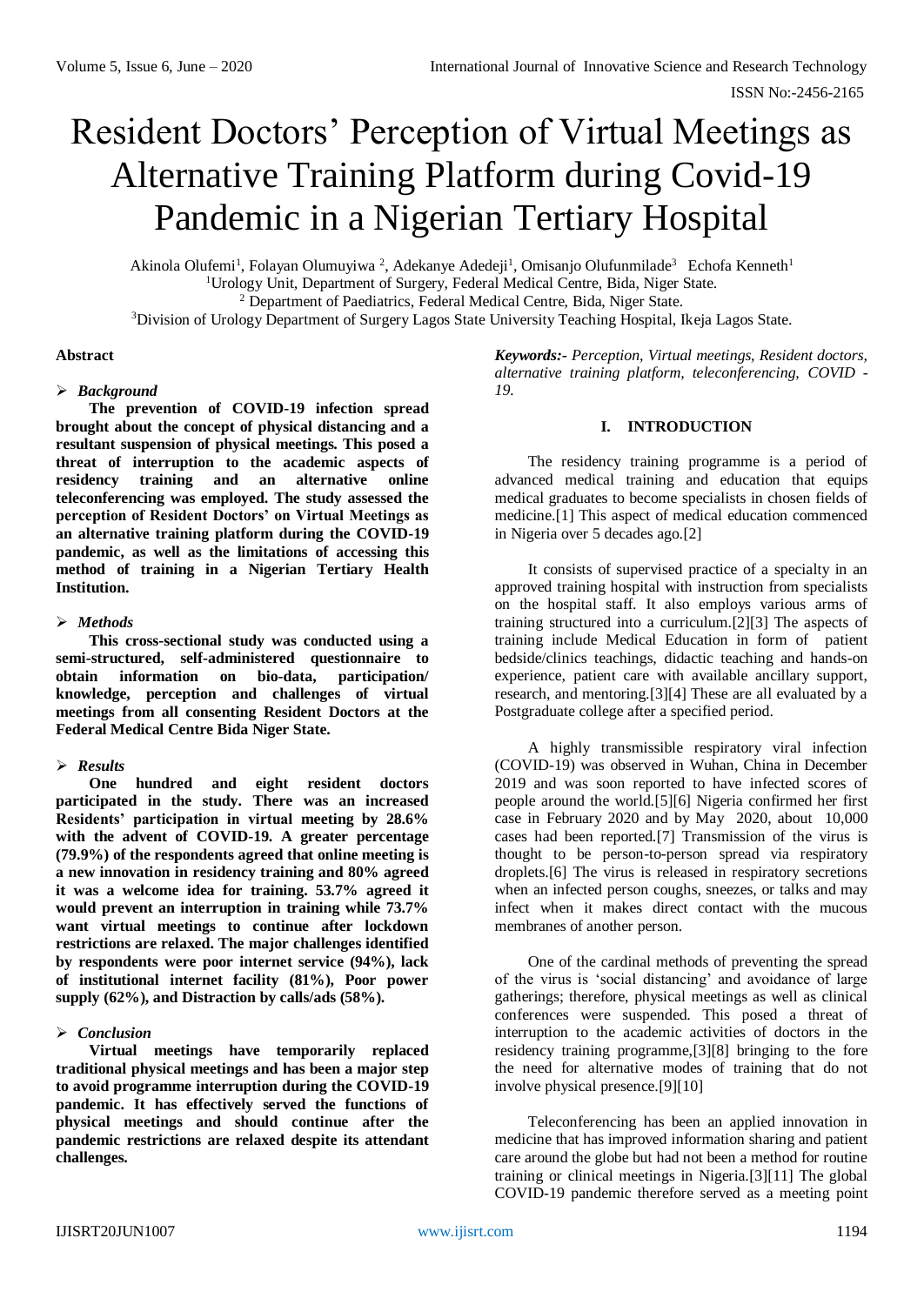for residents' clinical meetings and routine e-conferencing. This was necessary to avoid interruptions in the academic sphere of the residency programme while simultaneously eliminating the risk of COVID-19 transmission.[9]

Our search revealed no literature in Nigeria has reported the experience of resident doctors with virtual meetings since the advent of the pandemic and suspension of physical meetings.

The aim of this study is to assess Resident Doctors' perception of Virtual Meetings as an alternative training platform during the COVID-19 pandemic, as well as the limitations of accessing this method of training in a Nigerian Tertiary Health Institution.

# **II. MATERIALS AND METHODS**

This cross-sectional study was conducted using a semi-structured, self-administered questionnaire to obtain information on bio-data, participation in/ knowledge of, perception and challenges of virtual meetings from Resident Doctors of Federal Medical Centre Bida Niger State; a 200 bedded tertiary healthcare centre accredited by the West African College of Surgeons/Physicians and National Postgraduate Medical College to train resident doctors in Family Medicine, Obstetrics and Gynecology, Paediatrics, Radiology and Surgery departments. The centre also has supernumerary residents training in centres across Nigeria with accreditation in other specialties of medicine.

A minimum sample size of 106 was calculated for the study using the Taro Yamane formula for calculating sample size in a finite population<sup>[12]</sup> and approval was obtained from the Hospital Research Ethics committee of the Federal Medical Centre, Bida to conduct this study.

Data was analyzed using the IBM® SPSS version 23.0 with continuous variables expressed as mean and standard deviation (SD) and categorical variables as number and percentage. Chi-square was used to assess statistical significance with p-value set at  $< 0.05$ .

## **III. RESULTS**

A total of 108 consenting resident doctors from 14 departments were selected by convenient sampling method and information was obtained using self-administered questionnaires. The data obtained are presented in the following charts and tables. Most of the respondents were

married male residents who had spent about 3 years in the residency programme (Table 1) with majority of the respondents being in family medicine department (Figure I).

#### *Participation*

Eighty five percent of respondents had participated in a residency training virtual meeting and ZOOM was the most used and popular platform followed by Skype. Sixty two percent of the respondents had not attended any virtual meeting before the advent of the pandemic (Table 2). The highest number of respondents was obtained from four department accredited to train residents as shown in figure I.

| Variable        |                  | Frequency (%) |
|-----------------|------------------|---------------|
| Age             | $26 - 30$        | 12(11.1)      |
|                 | $31 - 35$        | 40 (37.1)     |
|                 | 36-40            | 33 (30.5)     |
|                 | >40              | 23(21.3)      |
| Marital status  | Single           | 15(13.9)      |
|                 | Married          | 92(85.2)      |
|                 | Widowed          | 1(0.9)        |
| Number of years | $\leq$ 3yrs.     | 58 (53.7)     |
| in training     | $>$ 3 yrs.       | 50 (46.3)     |
| Designation     | Registrar        | 67(62.0)      |
|                 | Senior Registrar | 41(38.0)      |

Table 1:- Demographics

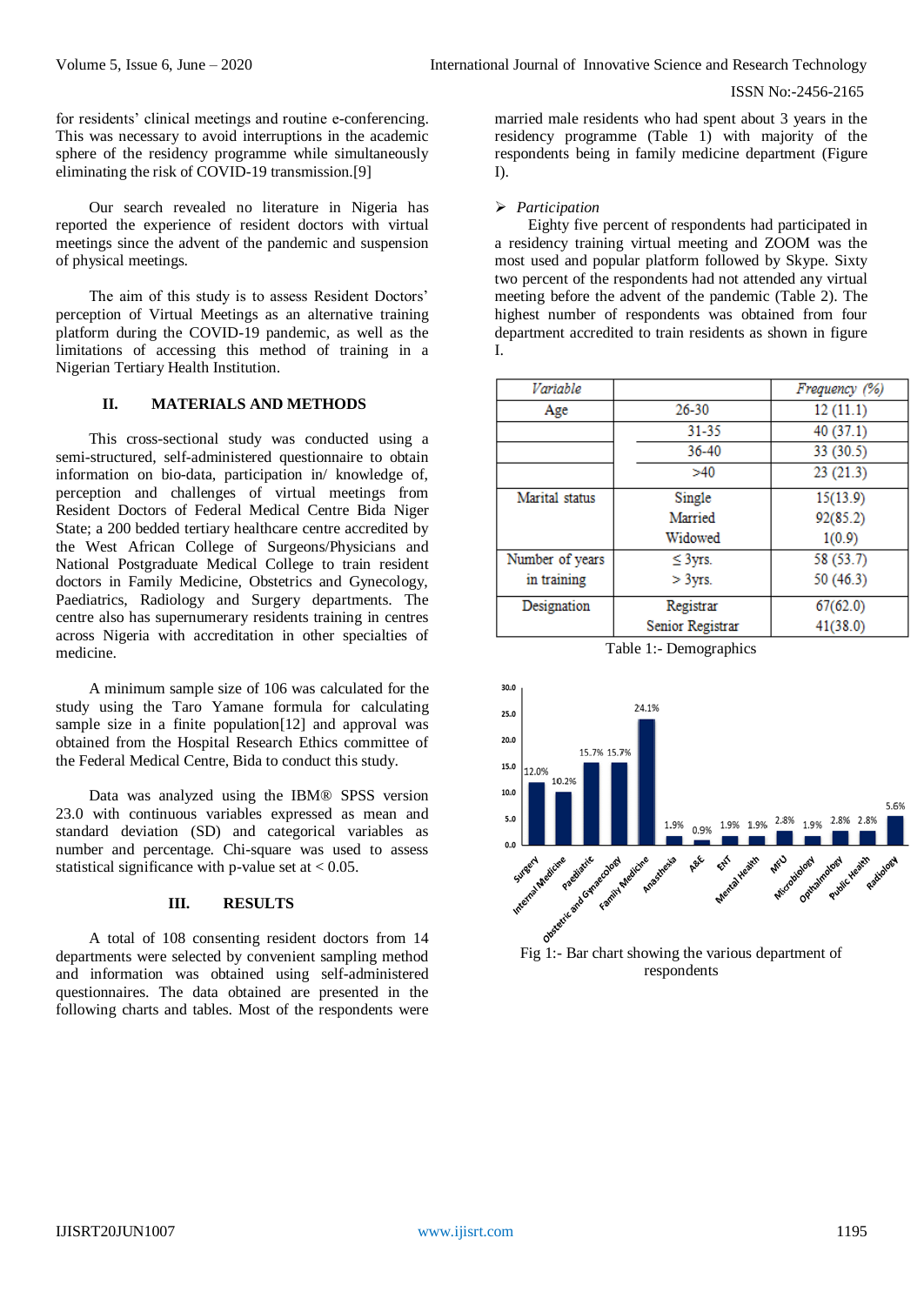| <b>Variable</b>                              |                                                                                                                       | Frequency (%) |  |  |
|----------------------------------------------|-----------------------------------------------------------------------------------------------------------------------|---------------|--|--|
| Participated in virtual meeting for training |                                                                                                                       |               |  |  |
|                                              | Yes                                                                                                                   | 85 (78.7)     |  |  |
|                                              | N <sub>o</sub>                                                                                                        | 23(21.3)      |  |  |
|                                              | Virtual platform used                                                                                                 |               |  |  |
|                                              | Google Hangout                                                                                                        | 2(1.9)        |  |  |
|                                              | Zoom                                                                                                                  | 66(61.1)      |  |  |
|                                              | Google Meet                                                                                                           | 3(2.8)        |  |  |
|                                              | Skype                                                                                                                 | 23(21.3)      |  |  |
|                                              | Others (Go to meeting, webinar, pitcher, WhatsApp, visual<br>learning environment)                                    | 12(11.1)      |  |  |
|                                              | Virtual platform known                                                                                                |               |  |  |
|                                              | Google Hangout                                                                                                        | 15(13.9)      |  |  |
|                                              | Zoom                                                                                                                  | 75 (69.4)     |  |  |
|                                              | Google Meet                                                                                                           | 11(10.2)      |  |  |
|                                              | Skype                                                                                                                 | 49 (45.4)     |  |  |
|                                              | Others (Go to meeting, webinar, pitcher, WhatsApp, visual<br>learning environment, CISCO, Microsoft team, Line Board) | 10(8.3)       |  |  |
|                                              | Attend Virtual platform meeting before COVID-19 Pandemic                                                              |               |  |  |
|                                              | Yes                                                                                                                   | 41 (38.0)     |  |  |
|                                              | N <sub>o</sub>                                                                                                        | 67(62.0)      |  |  |
|                                              | Departmental schedule virtual meeting                                                                                 |               |  |  |
|                                              | Yes                                                                                                                   | 41 (38.0)     |  |  |
|                                              | No                                                                                                                    | 67(62.0)      |  |  |

Table 2:- Participation of respondents in virtual meetings

# *Participation*

There was a 28% increase in the participation of residents in virtual meetings with the advent of COVID-19 as shown in Figure 2.



# Fig 2:- Bar chart showing the Participation of respondents on virtual platform before and during COVID-19 restrictions.

As shown in Table 3, 67% of the respondents connected via mobile devices and 88% connected the devices they used with personal internet subscription. Fifty-Eight percent of the respondents joined the meetings from their homes.

| Variable                    |                               | Frequency (%) |
|-----------------------------|-------------------------------|---------------|
|                             | Device used to access meeting |               |
|                             | Mobile phone                  | 66(61.1)      |
|                             | Tablet                        | 17(15.7)      |
|                             | Laptop computer               | 20(18.5)      |
|                             | Desktop computer              | 0(0.0)        |
|                             | <b>Smart TV</b>               | 2(1.9)        |
|                             | Location used to connect      |               |
|                             | Hospital premises             | 38 (35.2)     |
|                             | Home                          | 57 (52.8)     |
|                             | Others (Anywhere)             | 2(1.9)        |
| Network used for connection |                               |               |
|                             | Personal subscription         | 86 (79.6)     |
|                             | Hospital WI-FI                | 1 (0.9)       |

Table 3:- Device and location used for virtual meetings

#### *Perception*

In figure 3, 79.9% of the respondents agreed that online meeting is a new innovation in residency training. 53.7% agree it would prevent an interruption in training. 73.7% of the respondents want this method to continue after the lockdown restrictions are relaxed. 80% of the respondents also see it as a welcome idea for training.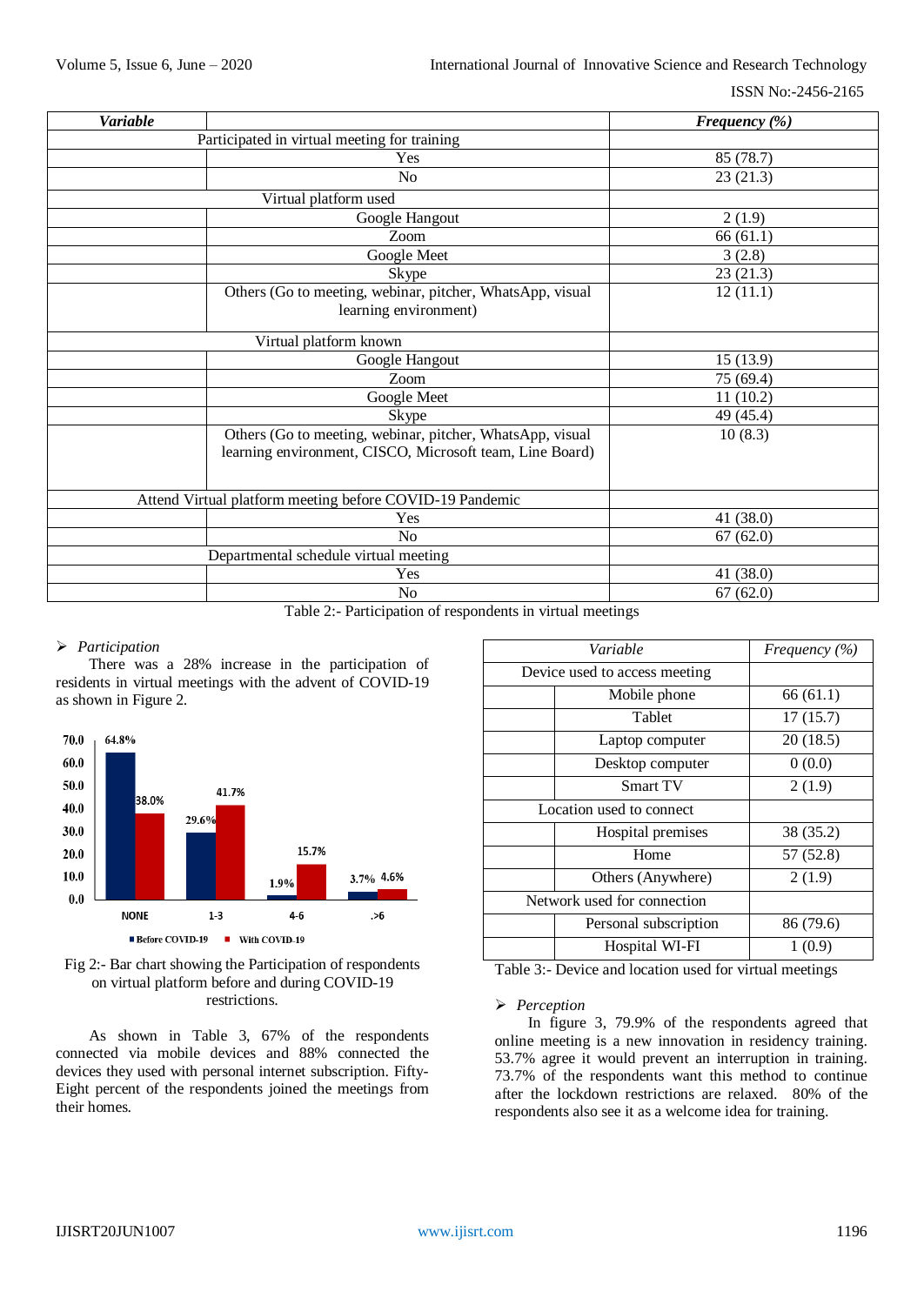Thirty seven percent of the respondents disagreed that virtual meetings would increase absenteeism. 51% however agreed that it would improve participation. Most respondents (70%) know how virtual apps work and in comparison, to physical meetings, 68.5% of the respondents disagreed that virtual meetings were as interactive. 53% of respondents agreed to getting easily distracted by calls or ads during meetings.







Fig 3b:- Bar chart showing Perception and experience of respondents on virtual platform for training

## *Challenges*

The major challenges identified by respondents were poor internet service (87%), lack of institutional internet facility (75%), Poor power supply (57.4%), Distraction by calls/ads (53.7%). Other challenges included lack of training on the use of virtual meeting apps, internet meeting hackers, lack of interest in learning a new method and nonacceptability (Table 4).

| <b>Variable</b> |                                                             | Frequency $(\%)$ |  |  |
|-----------------|-------------------------------------------------------------|------------------|--|--|
|                 | <b>Challenges</b>                                           |                  |  |  |
|                 | Poor internet service                                       | 94 (87.0)        |  |  |
|                 | No formal training                                          | 44 (40.7)        |  |  |
|                 | Poor power supply                                           | 62(57.4)         |  |  |
|                 | Lack of institutional internet facility                     | 81 (75.0)        |  |  |
|                 | Lack of interest                                            | 9(8.3)           |  |  |
|                 | Internet meeting hackers                                    | 19(17.6)         |  |  |
|                 | Not acceptable method of learning                           | 6(5.6)           |  |  |
|                 | Distraction by other device ads/functions                   | 58 (53.7)        |  |  |
|                 | Others (cost of data, disturbance from other people around) | 7(6.4)           |  |  |

Table 4:- Challenges of using virtual meeting as a platform for learning/training

| <b>Variable</b>               | Ever participated in virtual |          | ${\bf X}^2$ | d | p-value | <b>SIG</b> |
|-------------------------------|------------------------------|----------|-------------|---|---------|------------|
|                               | meeting                      |          |             |   |         |            |
|                               | Yes                          | No       |             |   |         |            |
| Number of completed years     |                              |          | 1.322       |   | 0.250   | <b>NS</b>  |
| $\leq$ 3 years                | 44 (40.7)                    | 15(13.9) |             |   |         |            |
| $>3$ years                    | 41 $(38.0)$                  | 8(7.4)   |             |   |         |            |
| <b>Designation</b>            |                              |          | 1.750       |   | 0.186   | <b>NS</b>  |
| Registrar                     | 50(46.3)                     | 17(15.7) |             |   |         |            |
| Senior registrar              | 35(32.4)                     | 6(5.6)   |             |   |         |            |
| <b>Departmental scheduled</b> |                              |          | 14.021      |   | 0.001   | S          |
| meeting                       |                              |          |             |   |         |            |
| Yes                           | 40(37.0)                     | 1(0.9)   |             |   |         |            |
| No                            | 45(41.7)                     | 22(20.4) |             |   |         |            |

Table 5:- Associations between numbers of completed years, designation, departmental scheduled meeting and participation in virtual meetings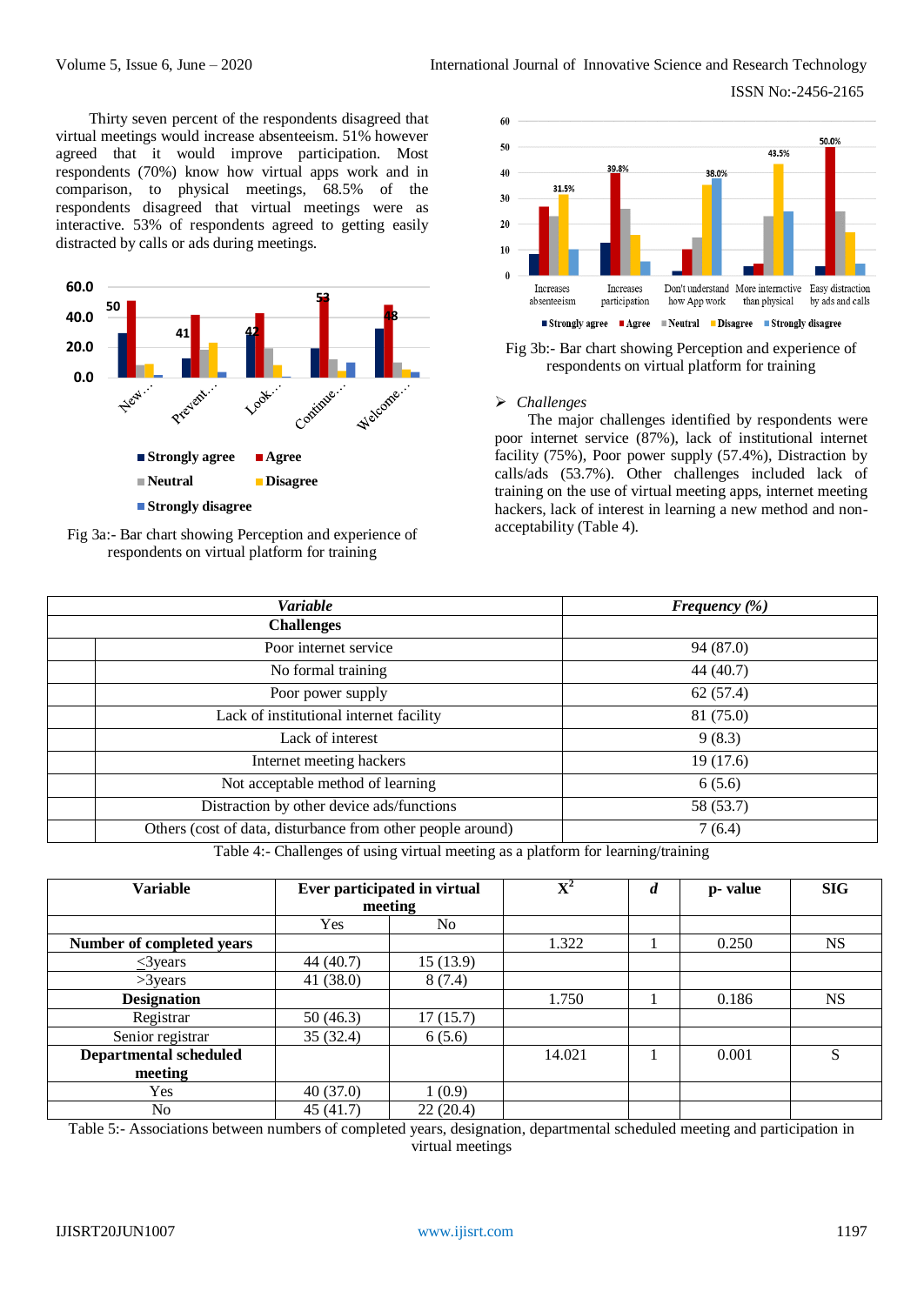The level of participation in virtual meetings by residents was greatly influenced by a departmental scheduled meeting as shown by the level of significance in table V and neither the number of years spent or the cadre of the resident doctor had a significant influence on participation in virtual meetings.

# **IV. DISCUSSION**

The COVID-19 pandemic forced the world to find new ways of carrying out established principles and processes, including essential activities while reducing the risk of new infections from the deadly virus. The residency training programme also underwent this paradigm shift as routine physical meetings for medical education had to be abandoned. However, an interruption in training and its attendant effects were not desirable therefore, the virtual meeting alternatives came on board.

Virtual meetings will afford Resident doctors the opportunity of continuing education despite restrictions to physical gatherings and gain access to international centres of excellence for global skills and knowledge sharing. It also prevents interruption in training, reduces the stress of travelling distances for conferences and meetings as well as cost of training. The ripple effect of this on the health system include improved quality of care, effective patient consultation and quality management.

The advent of COVID-19 elicited the rise of virtual meetings among residents, as seen in this study. Majority of the respondents participated in virtual meetings more than they did in the pre-COVID era and they did this mostly on the ZOOM platform. One study reported  $\text{Skype}^{\text{TM}}$  and Polycrom® as the frequently used virtual meeting applications.[13] Participation was specifically increased in departments that had a scheduled departmental meeting, some Resident doctors whose departments had not started scheduled meetings had also participated in other virtual meetings. This shows that virtual meetings supersede the limitations of one's training institution/Department.

Most respondents connected with their mobile phones using personal internet subscription, this highlights the flexibility of location, and easy accessibility to online meetings.

Majority of the respondents in this study agreed that teleconferencing is a new innovation that is desirable for training and should continue after the COVID-19 restrictions are relaxed. Teleconferencing has been used for continuing education for health professionals since the 1960s.[14] The findings in this study that it's a new innovation possibly arises from the fact that it is not a method employed routinely in developing countries because of the high cost of infrastructure needed for its set up.

Participation in clinical meetings will improve if virtual meetings become a routine, this however may need to be proven over time with more studies. Evidence from other programmes reported in some studies showed high acceptability and comparable efficacy for students both on site and off site.[13][15][16] Residents in locations remote from the primary training facility will have the opportunity to attend. Most of the respondents however disagreed that the level of interaction at online meetings is as good as during physical meetings.

Despite the advantages and the acceptance of virtual meetings for training resident doctors, poor infrastructure may be the bane of achieving optimal results. This study found that poor internet service, lack of institutional internet facility, and poor power supply ranked top among the challenges to achieving a seamless virtual meeting. These findings were similar to a World health organization report on Telematics that stated lack of necessary infrastructure and maintenance among other challenges in achieving effective tele-education in developing nations.[11] A report by Boatin *et al*[13] on the experience of training Obstetrics & Gynaecology Residents in two collaborating training centres in Boston USA and Mbarara Uganda also reported poor connectivity and resort to use of cellular data and audio rather than video conferencing. These challenges were however more in the Ugandan centre. A seamless internet connectivity is needed if a participant would get the best from a virtual meeting as an interruption may mean loss of vital information.

Hospital Wi-Fi service at the training institution where this study was carried out was not optimal, and the cost of mobile internet was also highlighted as a challenge by respondents. A functional Internet facility provided for common use by the training centre may significantly reduce the cost of internet subscription on resident doctors.

A peculiar challenge to virtual meetings also found are pop-up adverts encountered on some applications as well as interruption by voice calls when a mobile phone is used to connect. The use of a laptop/desktop computers rather than mobile phones and using a paid rather than a free version with appropriate screen sharing restrictions could help surmount this challenge.

#### **V. CONCLUSION**

- $\triangleright$  COVID-19 has changed the approach to meetings and training for resident doctors with virtual meetings serving as interim alternative to physical meetings.
- Virtual meeting for resident doctors has experienced a steep rise since the advent of the pandemic in a bid to avoid programme interruption.
- $\triangleright$  Virtual meeting is a welcome idea among residents because of its accessibility and flexibility and its continuous deployment after the pandemic restrictions are relaxed is agreeable to them, despite the attendant challenges.